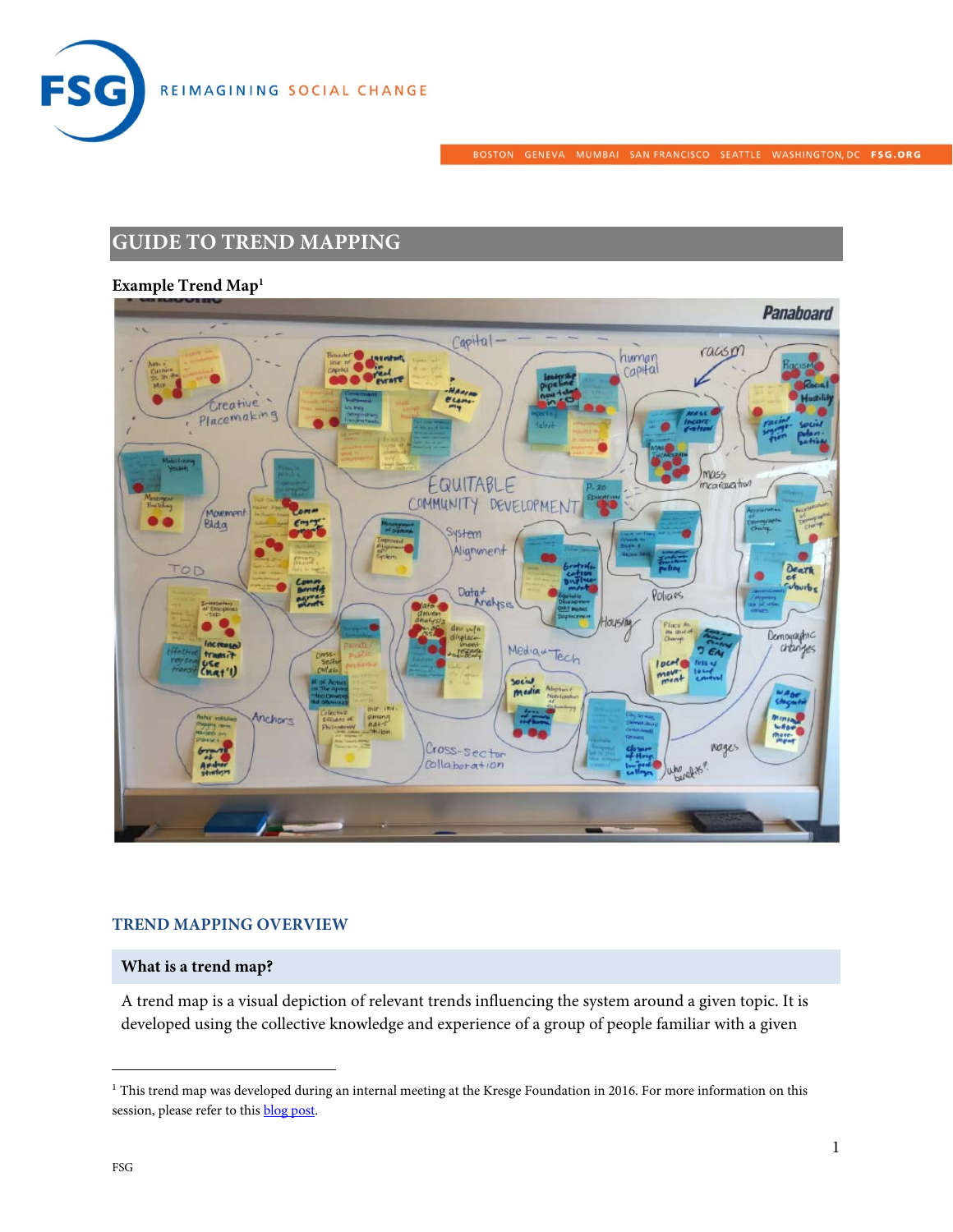system and its context.

| How can trend mapping support systems thinking and practice? |  |  |  |  |
|--------------------------------------------------------------|--|--|--|--|
|                                                              |  |  |  |  |

| Context     | • Understand an issue's landscape/context and history.<br>• Identify how various contextual factors (e.g., social, political, cultural, and<br>economic developments and events) influence a topic or goal.                                                                                                           |
|-------------|-----------------------------------------------------------------------------------------------------------------------------------------------------------------------------------------------------------------------------------------------------------------------------------------------------------------------|
| Connections | • Explore relationships, momentum, and energy among the trends on the map.                                                                                                                                                                                                                                            |
| Patterns    | • Identify key trends (e.g., increases, decreases, appearances, disappearances,<br>evolutions, and adaptations) that may influence the topic or goal.<br>• Understand how policies or social and cultural norms are changing.<br>• Understand the relationships between outputs and outcomes and external<br>factors. |

## **TREND MAPPING, PART ONE: FEASIBILITY ASSESSMENT**

## **1. Is trend mapping right for your project?**

|                      |              | <b>Considerations</b> Use Trend Mapping                                                                                               |    | Don't Use Trend Mapping                                                              |
|----------------------|--------------|---------------------------------------------------------------------------------------------------------------------------------------|----|--------------------------------------------------------------------------------------|
| System<br>boundaries | $\checkmark$ | You have a clear understanding of<br>the system and its boundaries in<br>order to identify relevant trends and<br>their implications. | X. | The boundaries of the system and its<br>components and subcomponents are<br>unclear. |
| Credible             | ✓            | Participants are familiar with a given                                                                                                |    | Participants cannot credibly speak to                                                |
| informants           |              | system and have knowledge and<br>experience of relevant trends.                                                                       |    | trends in the system and their<br>implications.                                      |

## **2. What do I need to properly facilitate a trend mapping session?**

A trend mapping session typically takes 60–90 minutes to facilitate. Preparation requirements are outlined below.

|                              | <b>Description</b>                                                                                                                                                                                                                                                                           |  |  |
|------------------------------|----------------------------------------------------------------------------------------------------------------------------------------------------------------------------------------------------------------------------------------------------------------------------------------------|--|--|
| Participant prep time        | Minimal                                                                                                                                                                                                                                                                                      |  |  |
| <b>Facilitator prep time</b> | $3-7$ hours                                                                                                                                                                                                                                                                                  |  |  |
| Facilitator prep work        | Frame the activity<br>Identify the issue and boundaries for the mapping activity.<br>$\bullet$<br>(Note: This can be done with or without input from participants.)<br>Background research (optional)<br>Conduct interviews and/or document review to begin identifying<br>potential trends. |  |  |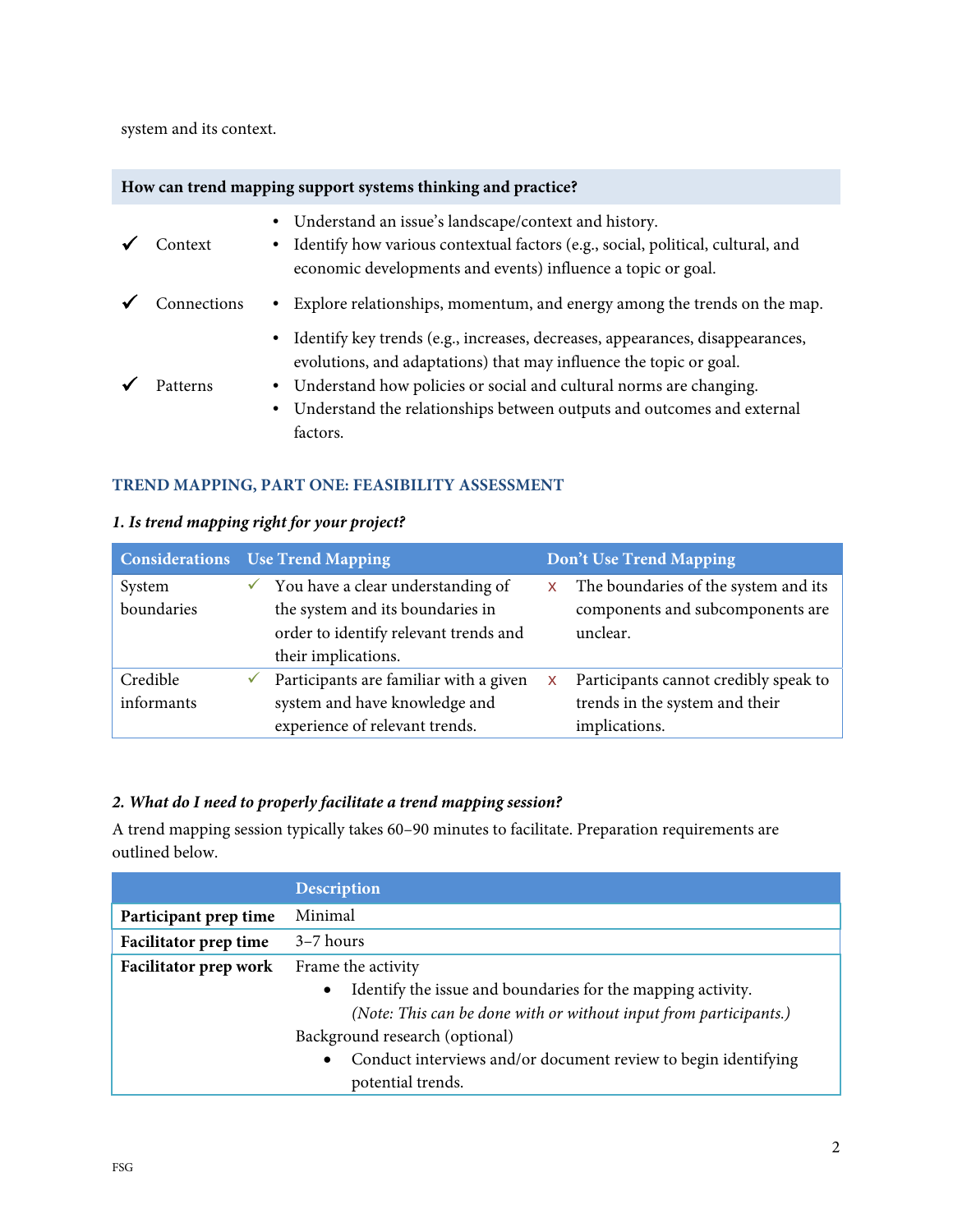| <b>Required materials</b> | $\bullet$ | Facilitation agenda and talking points                                                |
|---------------------------|-----------|---------------------------------------------------------------------------------------|
|                           | $\bullet$ | Large sheet of paper (approximately 36" x 28"), landscape orientation,<br>on the wall |
|                           | $\bullet$ | Tape, markers (multiple colors)                                                       |
|                           | $\bullet$ | Sticky notes (at least two colors)                                                    |
|                           | $\bullet$ | Sticky dots                                                                           |
|                           |           | Flip chart and paper                                                                  |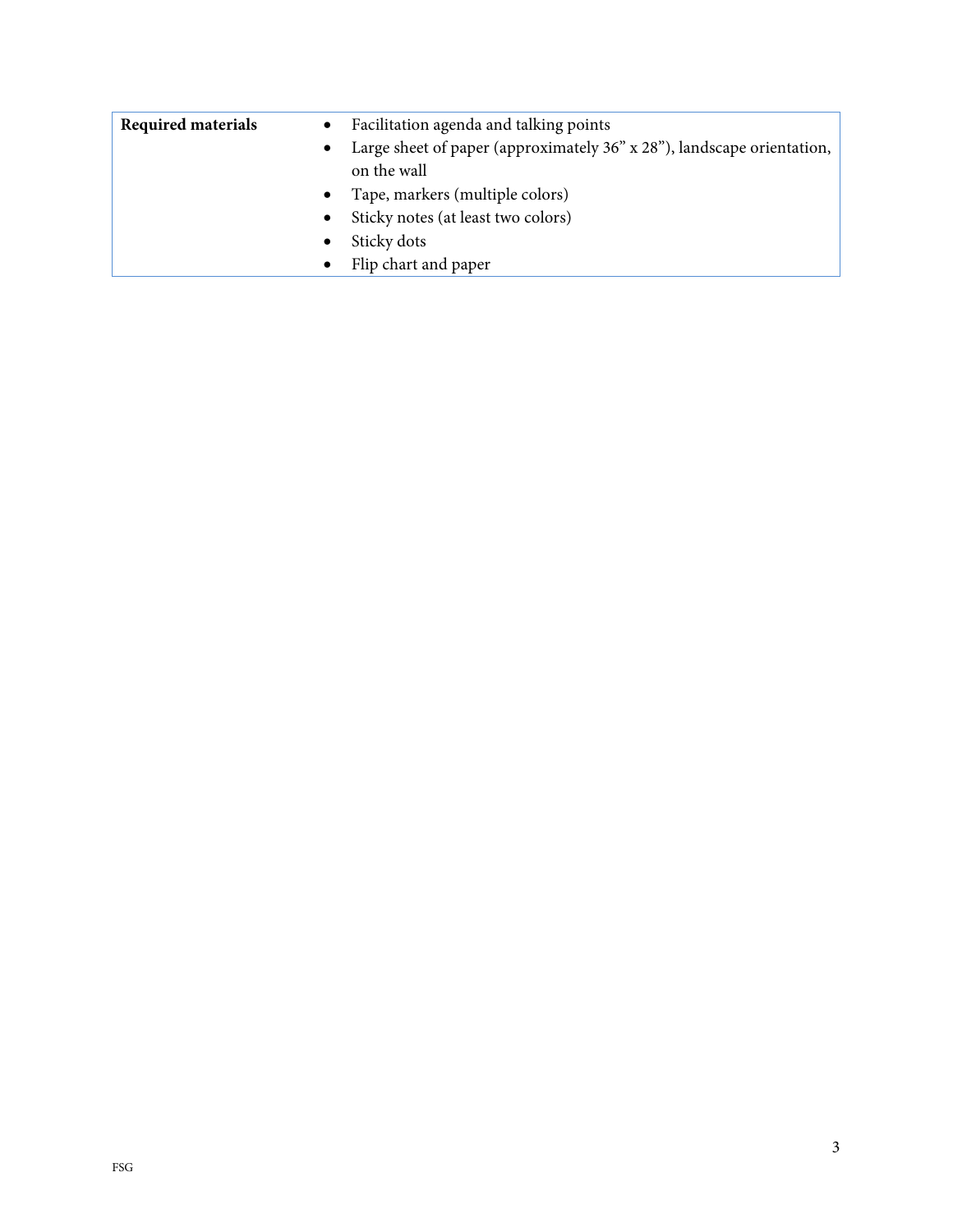#### **TREND MAPPING, PART TWO: PREPARATION**

#### **1. Choose a topic**

The topic can vary, but will likely be a current or potential focus of the organization's work. This could take the form of an outcome, setting, service, experience of a group of core stakeholders, or other topic.

## **2. Conduct research**

Consider preparing for the session by collecting an initial set of trends through secondary research or external interviews with people knowledgeable about the topic with various vantage points into the system.

## **3. Prepare the meeting space**

- Trend mapping is intended to be a group discussion about a collaboratively created diagram. Arrange the room so participants are gathered around the large sheet of paper.
- Write the topic for discussion inside a circle in the center of a large (approximately 36" x 28") sheet of paper, landscape orientation.
- Have markers available in multiple colors; have post-its available in red and green; have sticky dots available; have a flipchart available.
- Optional: Ask participants to prepare for the session by reflecting on trends that are supporting or impeding progress related to the topic from their experience.

# **TREND MAPPING, PART THREE: FACILITATION AND SUGGESTED TIMING**

The section below is designed to support you in preparing for and facilitating a 90-minute trend mapping session.<sup>2</sup> This activity can be conducted with any size group. Ideally, participants will represent a diversity of teams as well as levels of seniority and tenure across the organization or initiative. The group may also include external participants such as beneficiaries or grantees.

## **Facilitation Steps**

- **1. Introduction (15 minutes)** 
	- Begin by sharing a brief introduction to trend mapping and the purpose of the activity.
- **2. Brainstorming (3–5 minutes)** 
	- Prompt participants to write down a list of trends<sup>3</sup> that they believe influence the topic. (These could be supporting trends or impeding trends.) Encourage participants to list 10–15 trends.

 $\overline{a}$ 

<sup>&</sup>lt;sup>2</sup> This section of the trend mapping tool was informed by the instructions included in the following resource: http://www.mindmapping.co.uk/mind-mapping-information-and-advice/how-to-make-a-mind-map/.

 $3$  It may be helpful to define a trend as something that is increasing or decreasing, or appearing or disappearing.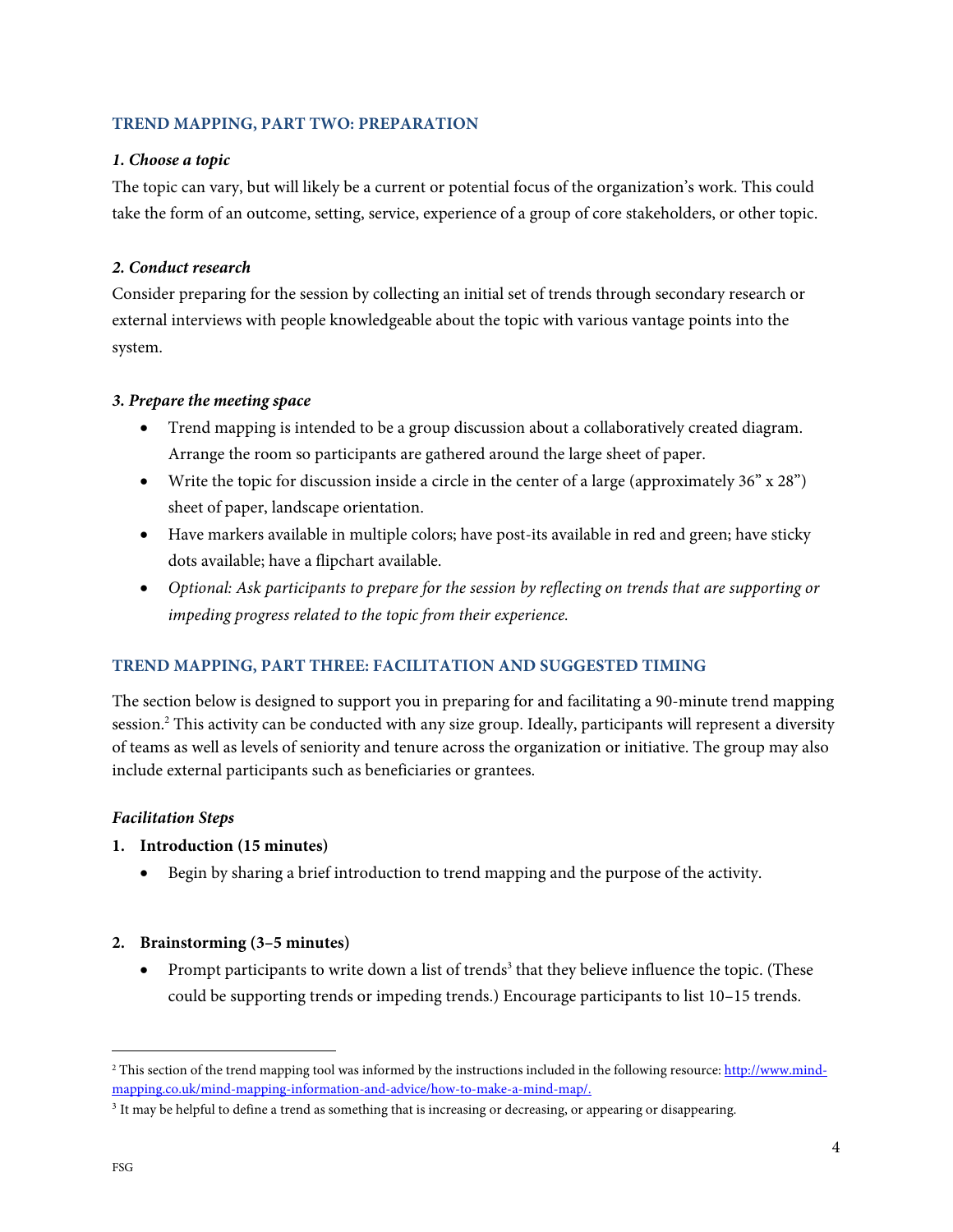#### **3. Building the Map (35 minutes)**

- Modeling: Invite a participant to share one of the trends on his or her list and to identify whether the trend is "supporting" or "impeding" progress toward the organization's goal. Write the trend on a post-it (green for supporting trend, red for impeding trend) and place it near the topic at the center of the map. Invite someone else to share another trend influencing the topic and whether it is supporting or impeding progress. Before placing the post-it on the map, ask the participant if the trend he or she has just named is related to the first trend. If so, place the new post-it near the first one; if not, place the post-it on its own in another spot near the topic. Repeat this process 8– 10 times until you have started to form small clusters of trends.
- Engaging: At this point, you can invite participants to come up to the map, one at a time, to place their own post-its while explaining to the group what they are doing. Continue this process for the remainder of the time allocated to this part of the exercise, or until all of the trends are mapped. At the end of this part of the session, you should see multiple clusters of trends laid out around the topic at the center of the page.

## **4. Identifying Energy in the System to Prioritize Trends (15 minutes)**

- Give each participant five sticky dots.
- Prompt participants to place their dots on the map to identify individual trends that they believe the organization or initiative should be paying the most attention to. This could be trends with the strongest energy *supporting* systems change or trends with the greatest potential to *impede* systems change. (Note: Participants can spread their dots out among five different trends, or place all their dots on one trend.)
- After all of the dots have been placed, ask participants to draw a line around the different clusters of trends and give each cluster a descriptive name. (You could also ask participants to draw lines to highlight any special connections or relationships that they see between trends at this time.)

#### **5. Group Discussion (45 minutes)**

- Ask participants to reflect individually for one minute on what they are seeing on the trend map (e.g., what themes were named, what connections the group saw, how the dots are arranged on the map, and what this may indicate about organizational priorities).
- Facilitate a discussion about the themes that emerged from the mapping exercise. Note any new insights or implications for the group's work on the topic, including potential actions that can be taken to facilitate systems change in light of these themes. Potential discussion questions could include:
	- o What is most exciting or inspiring about this map?
	- o What concerns you about this map?
	- o What appears to be a central issue or key problem for us?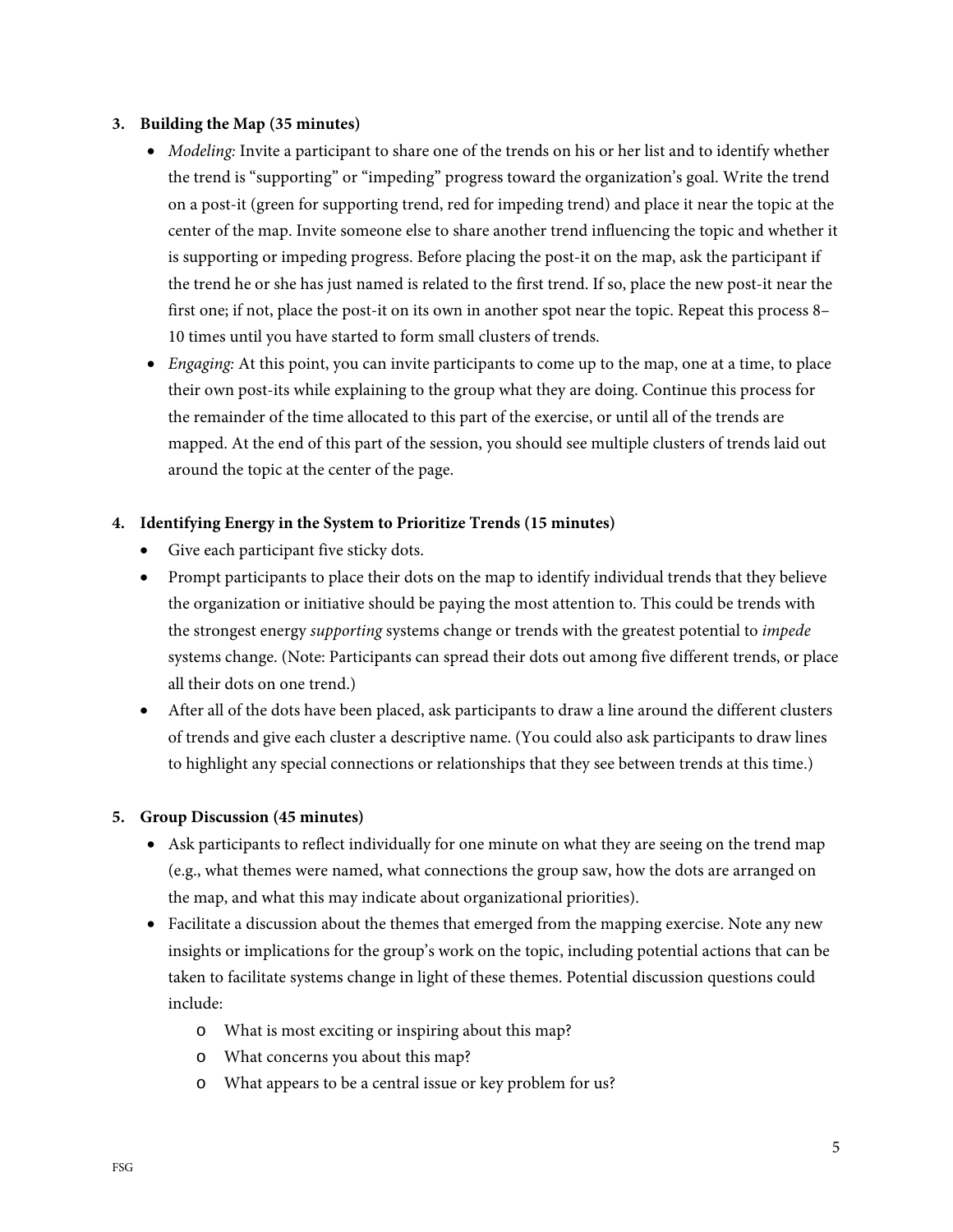- o What trends or clusters have we influenced or tried to influence in the past? What happened?
- o What have we learned?
- o What are some examples of how these trends have played out?
- o Given what we see here, what options are open to us?
- o What applications or ideas for action has this session triggered for you?